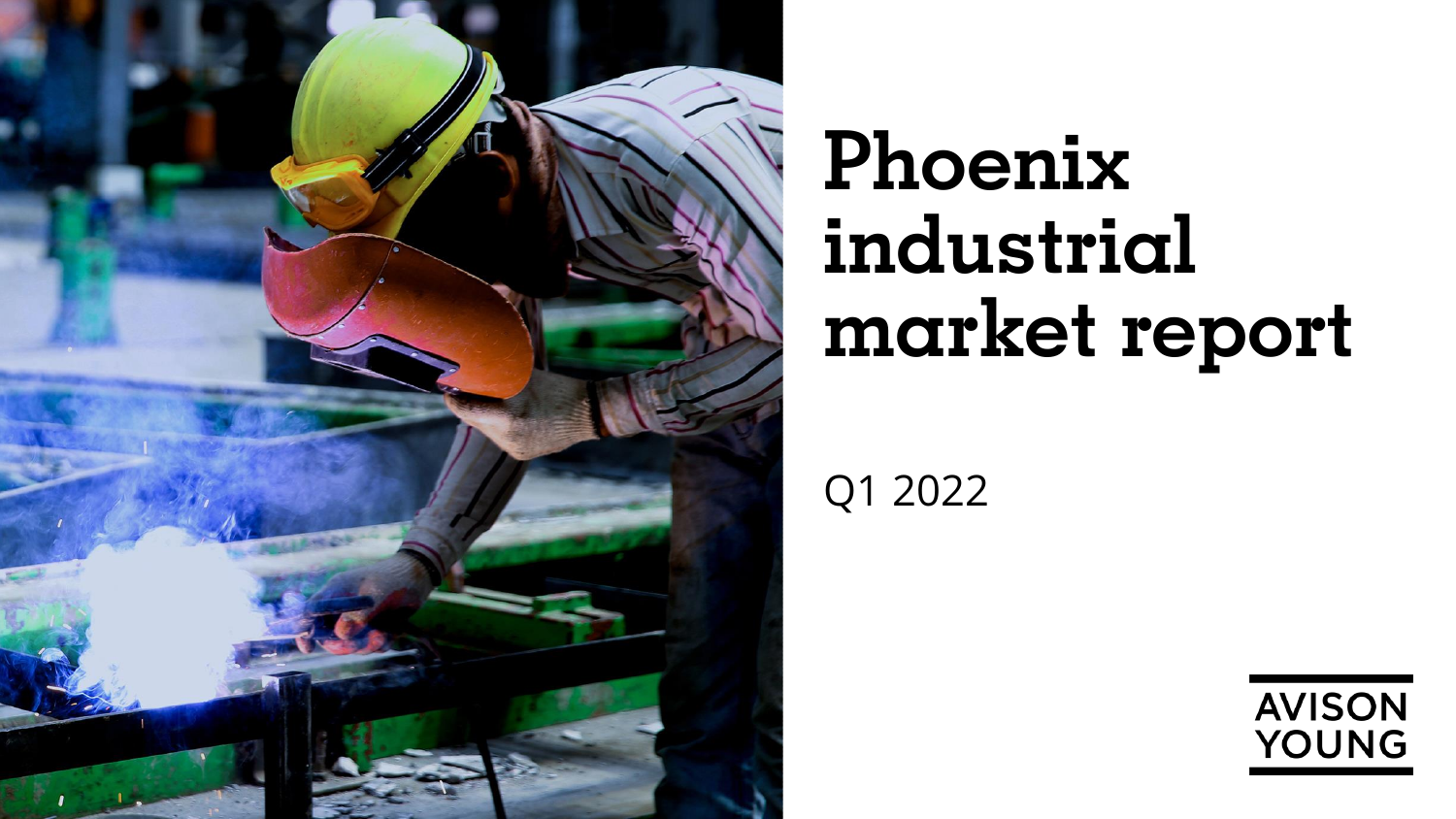### **Industrial market trends**

# **Demand for industrial space remains elevated**

The first quarter of 2022 saw a continuation of the red-hot industrial market conditions from 2021. Overall vacancy rates have declined from 8.4% to 5.7% year-over-year, while net absorption exceeded 6.9 msf in the quarter.

The exceptional interest in industrial space from both occupiers and investors is here to stay. Despite a continued decline in vacancy rates in recent years, total industrial and flex inventory has grown by nearly 50 msf since the end of Q1 2018.



At the end of Q1 2021, there was 19,344,396 sf of industrial and flex industrial space under construction. This figure has increased to 34,692,074 sf by the end of Q1 2022.

Most of the ongoing construction activity is concentrated in a few key submarkets. In Glendale, Grand Avenue, Chandler, and Gilbert, there is 20,915,733 sf of ongoing construction activity. Temporarily elevated vacancy rates in these submarkets will decline as tenants sign recently delivered spec space.



In just one year, average rental rates increased by a staggering 14.93% from \$7.50 in Q1 2021, to \$8.62 in Q1 2022.

### **Our take on this trend… Our take on this trend… Our take on this trend…**

Rental rates have recorded a quarter-overquarter increase in all but two of the last sixteen quarters. The high level of demand for industrial space will continue to provide barriers for tenants looking to expand, renew, or find new space to lease despite the rising rent pricing.

![](_page_1_Picture_13.jpeg)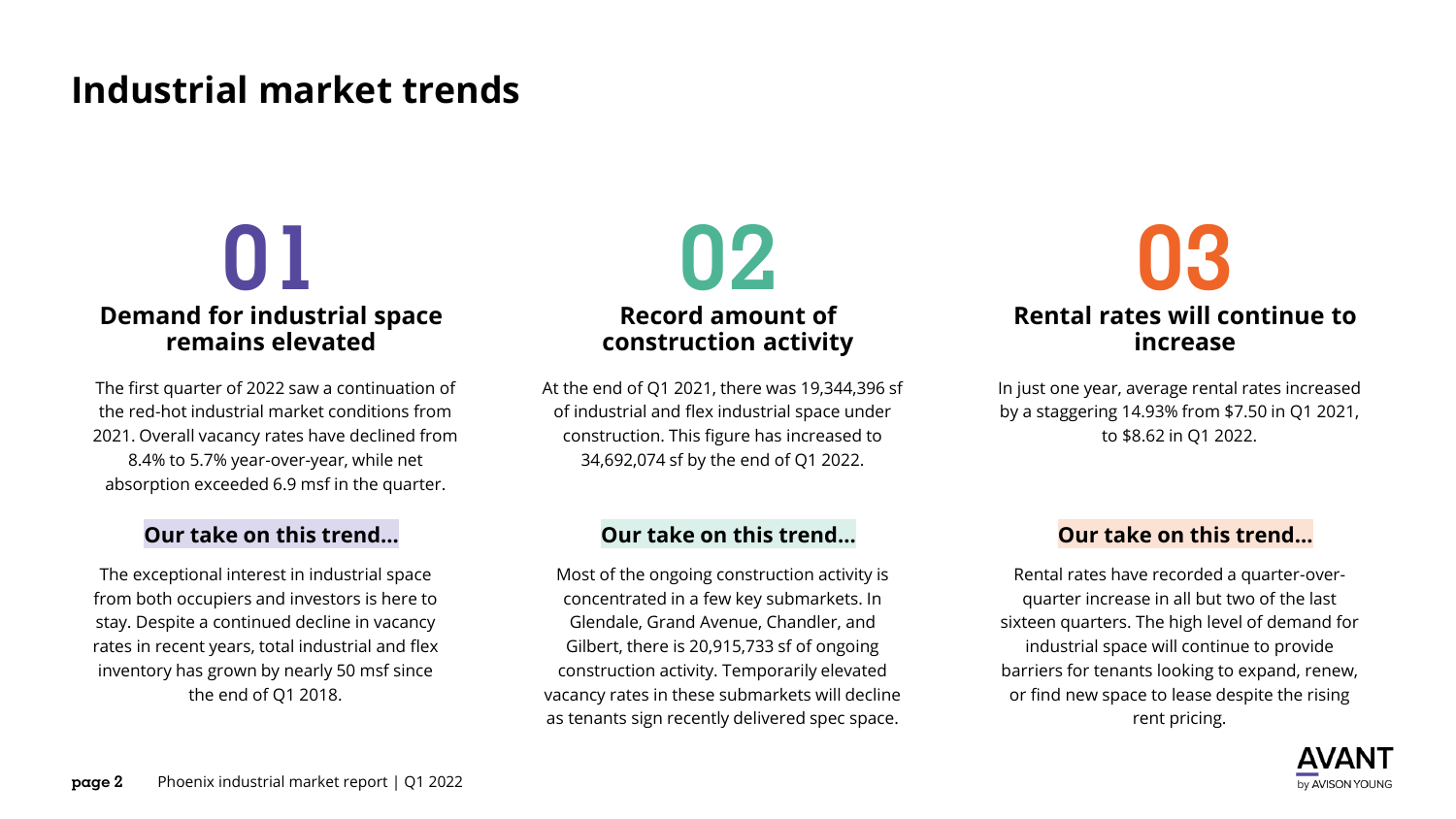### **Industrial market indicators**

![](_page_2_Figure_1.jpeg)

![](_page_2_Picture_2.jpeg)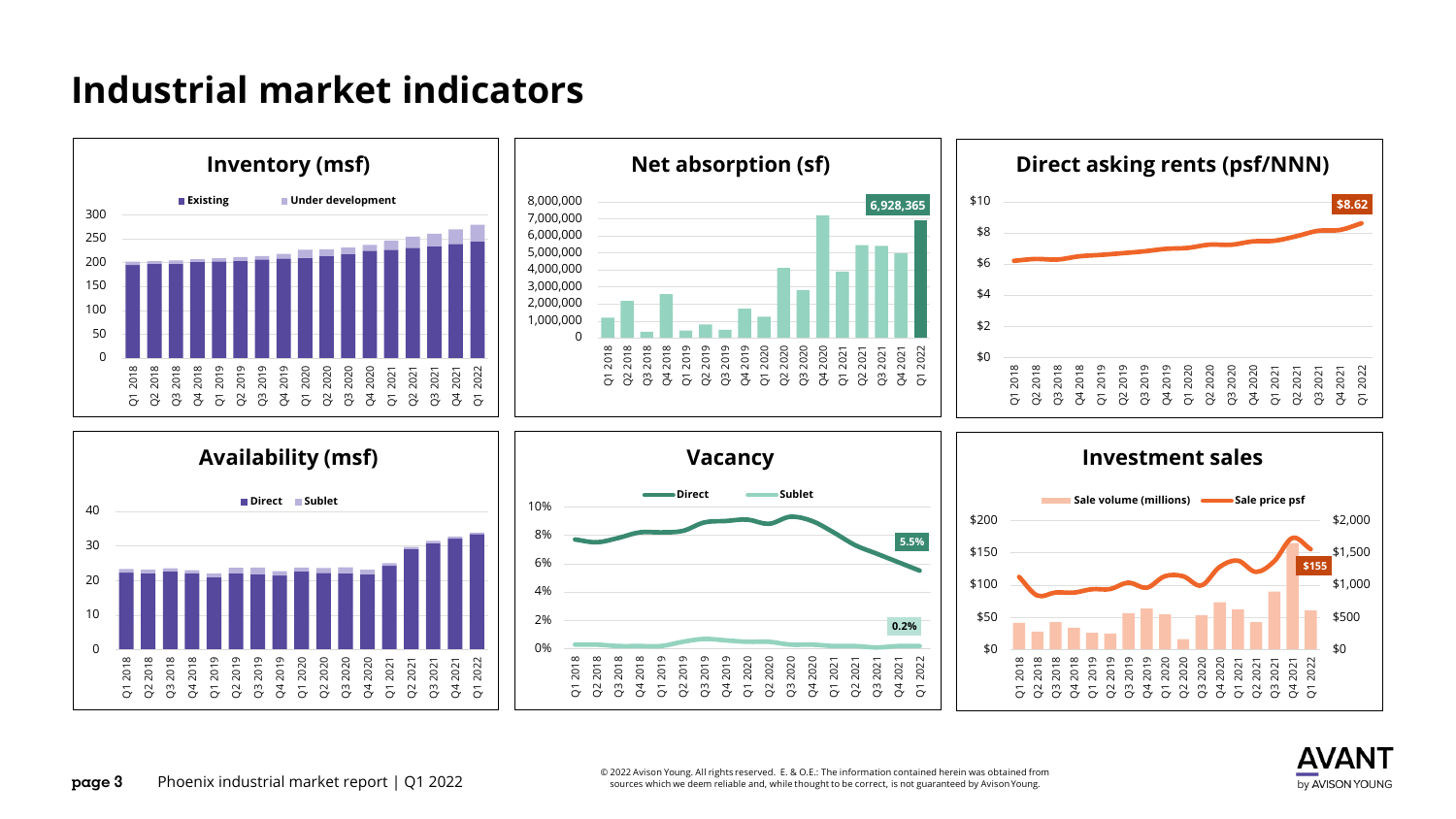## **Industrial market activity**

### **Recent leasing activity**

| Tenant name                  | Address              | City     | Sign date | <b>Size</b> | Transaction type | Lease type | Term     | Rent       |
|------------------------------|----------------------|----------|-----------|-------------|------------------|------------|----------|------------|
| Amazon                       | 8560 E Elliot Rd     | Mesa     | Mar 2022  | 1,194,923   | New              | Direct     | 10 years |            |
| Meyer Burger                 | 1685 S Litchfield Rd | Goodyear | Jan 2022  | 276,700     | <b>New</b>       | Direct     |          | \$6.84     |
| Intel                        | 17500 S 40th St      | Chandler | Feb 2022  | 141,327     | New              | Direct     |          | \$8.40 NNN |
| <b>Westland Distributing</b> | 1818 E Riverview Dr  | Phoenix  | Mar 2022  | 135,968     | <b>New</b>       | Sublease   | 5 years  | \$9.00     |
| Lucid Motors                 | 525 W 21 St          | Tempe    | Jan 2022  | 116,516     | New              | Direct     | 5 years  | \$8.88 NNN |

### **Recent sales activity**

| Buyer                                      | Address                           | City     | Sale date | <b>Size</b> | Sale price    | Sale price psf | Seller                                |
|--------------------------------------------|-----------------------------------|----------|-----------|-------------|---------------|----------------|---------------------------------------|
| ASB RE Investments, Cohen Asset Management | 7827 E Ray Rd                     | Mesa     | Jan 2022  | 525,000     | \$130,000,000 | \$248          | Dune RE Partners, Marwest Enterprises |
| <b>Cabot Properties</b>                    | SEC N Sarival Rd & W Maryland Ave | Phoenix  | Mar 2022  | 542.974     | \$70,500,000  | \$130          | Van Trust Real Estate                 |
| GID                                        | SEC S Power Rd & E Nunneley Rd    | Gilbert  | Jan 2022  | 330,000     | \$70,000,000  | \$212          | <b>Bird Dog Industrial</b>            |
| James Campbell Company                     | 10100 W Montebello Ave            | Phoenix  | Feb 2022  | 237.782     | \$53,500,000  | \$225          | Trammell Crow (CBRE)                  |
| Lincoln Property Company                   | 1600 S Hamilton St                | Chandler | Jan 2022  | 140,372     | \$32,500,000  | \$232          | <b>ViaWest Properties</b>             |

### **Large contiguous space availabilities**

| Owner                             | Address              | City            | Date available $ $ Block size |         | Floors | Asking rent              | Landlord Broker     |
|-----------------------------------|----------------------|-----------------|-------------------------------|---------|--------|--------------------------|---------------------|
| American Realty Advisors          | 575 S 143rd Ave      | Goodyear        | Vacant                        | 901,700 |        |                          | <b>CBRE</b>         |
| <b>Cabot Properties</b>           | 6390 N Alsup Ave     | Litchfield Park | Vacant                        | 542,975 |        |                          | Cushman & Wakefield |
| <b>CBRE Investment Management</b> | 790 S 75th Ave       | Tolleson        | May 2022                      | 187,783 |        | \$7.20 NNN               | <b>CBRE</b>         |
| G2 Capital                        | 4202 W Washington St | Phoenix         | May 2023                      | 115,260 |        | $\overline{\phantom{a}}$ | <b>CBRE</b>         |

![](_page_3_Picture_7.jpeg)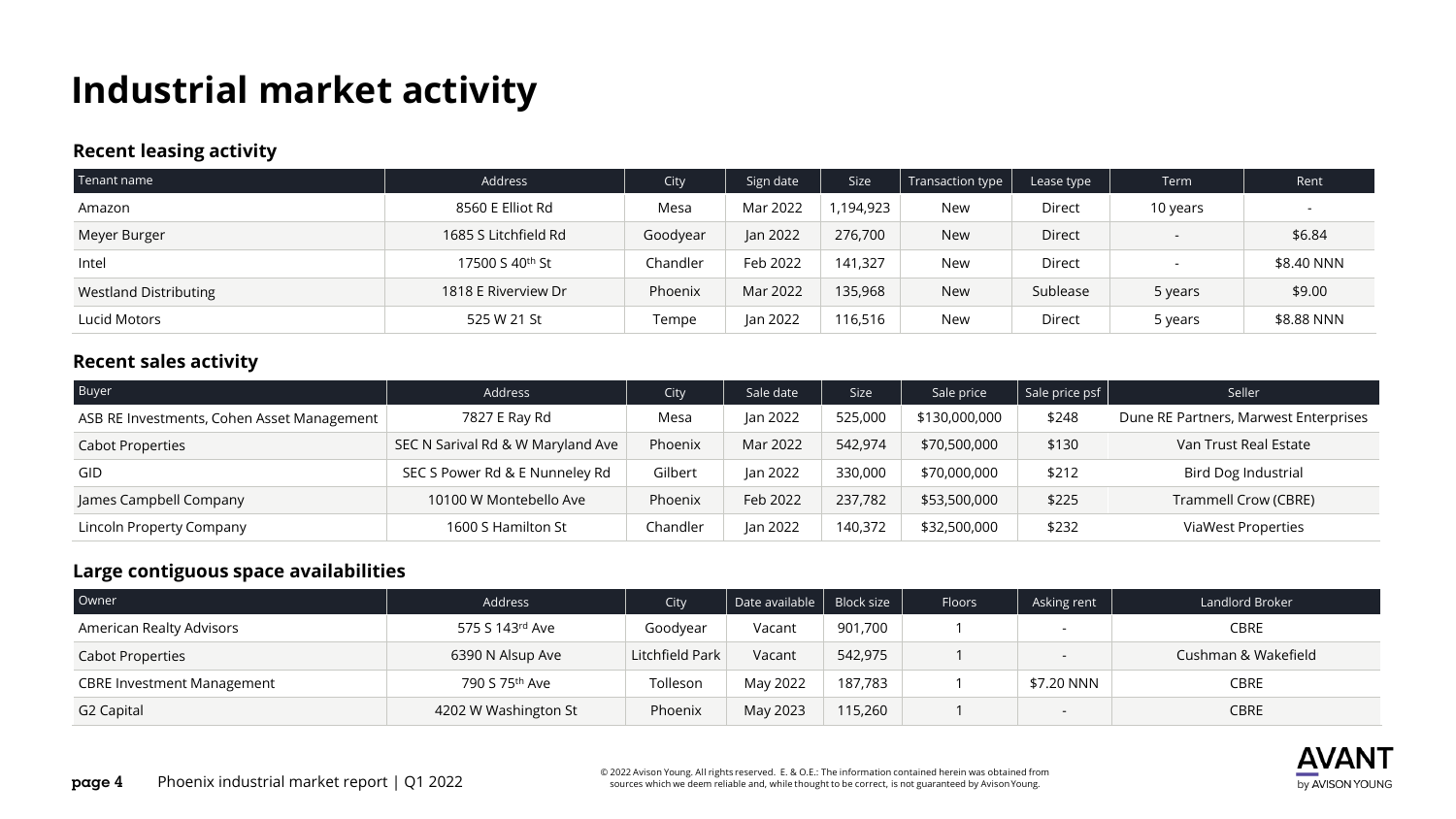### **Industrial market stats by submarket & product type**

|                            |                | <b>Vacancy</b> |        |             | <b>Net Absorption</b>    | <b>SF Under</b>     | <b>Average Asking Rent (NNN)</b> |                          |             |
|----------------------------|----------------|----------------|--------|-------------|--------------------------|---------------------|----------------------------------|--------------------------|-------------|
| <b>By Submarket</b>        | Inventory (sf) | Total %        | W/D    | <b>Flex</b> | <b>1Q22</b>              | <b>Construction</b> | <b>Total</b>                     | W/D                      | <b>Flex</b> |
| Airport                    | 25,302,821     | 3.40%          | 2.00%  | 16.40%      | 409,418                  | 71,555              | \$11.84                          | \$10.07                  | \$15.91     |
| Scottsdale/Central Phoenix | 4,692,012      | 3.30%          | 0.20%  | 16.00%      | $-19,394$                | $\sim$              | \$16.92                          | \$10.83                  | \$21.89     |
| Surprise/Grand Ave         | 9,555,116      | 2.60%          | 2.60%  | 0.00%       | $-113,818$               | 736,843             | \$6.40                           | \$6.40                   |             |
| Glendale                   | 21,074,105     | 14.80%         | 14.80% | 0.00%       | 298,015                  | 14,989,848          | \$6.14                           | \$6.14                   |             |
| W Phoenix                  | 4,263,996      | 5.70%          | 5.90%  | 0.00%       | $-181,892$               |                     | \$6.64                           | \$6.64                   |             |
| Deer Valley/N Black Canyon | 7,818,043      | 3.10%          | 3.10%  | 2.50%       | $-2,021$                 | 1,149,168           | \$11.67                          | \$11.32                  | \$14.52     |
| <b>Pinal County</b>        | 7,820,612      | 0.00%          | 0.00%  | 0.00%       | $\blacksquare$           | 1,000,000           | $\sim$                           | $\sim$                   |             |
| Chandler/Gilbert           | 35,797,222     | 6.50%          | 4.60%  | 28.70%      | 951,094                  | 5,925,885           | \$9.41                           | \$8.81                   | \$12.02     |
| Mesa                       | 5,887,672      | 0.10%          | 0.10%  | 0.00%       | 47,777                   | 155,000             | \$9.53                           | \$9.53                   |             |
| Tempe                      | 18,128,100     | 5.20%          | 3.60%  | 11.60%      | 15,212                   | 437,087             | \$10.68                          | \$8.44                   | \$13.90     |
| Goodyear                   | 21,857,431     | 12.50%         | 12.50% | 0.00%       | 3,751,544                | 3,058,613           | \$6.45                           | \$6.45                   |             |
| Tolleson                   | 41,188,266     | 5.10%          | 5.10%  | 0.00%       | 1,079,414                | 2,700,073           | \$6.24                           | \$6.24                   |             |
| SW N of Buckeye Rd         | 24,816,951     | 1.10%          | 1.10%  | 0.00%       | 221,922                  | 3,972,490           | \$7.46                           | \$7.46                   |             |
| SW S of Buckeye Rd         | 16,401,574     | 4.70%          | 4.10%  | 38.70%      | 471,094                  | 495,512             | \$6.45                           | \$6.45                   |             |
| Outlying Phoenix           | 53,830         | 0.00%          | 0.00%  | 0.00%       | $\overline{\phantom{a}}$ |                     | $\overline{\phantom{a}}$         | $\overline{\phantom{a}}$ |             |
| <b>Market Total</b>        | 244,657,751    | 5.70%          | 5.20%  | 15.80%      | 6,928,365                | 34,692,074          | \$8.62                           | \$7.72                   | \$14.55     |

| <b>By Product Type</b>   | Inventory (sf) | Vacancv | <b>1Q Absorption</b> | <b>SF Under Construction</b> | <b>Available Sublease</b> | <b>Average Asking Rent (NNN)</b> |
|--------------------------|----------------|---------|----------------------|------------------------------|---------------------------|----------------------------------|
| Warehouse / Distribution | 232.517.919    | 5.20%   | 7,056,873            | 34,342,074                   | 179.376                   | \$7.72                           |
| Flex                     | 12,139,832     | 15.80%  | $-128.508$           | 350,000                      | 240.752                   | \$14.55                          |
| Market Total             | 244,657,751    | 5.70%   | 6,928,365            | 34,692,074                   | 420.128                   | \$8.62                           |

![](_page_4_Picture_3.jpeg)